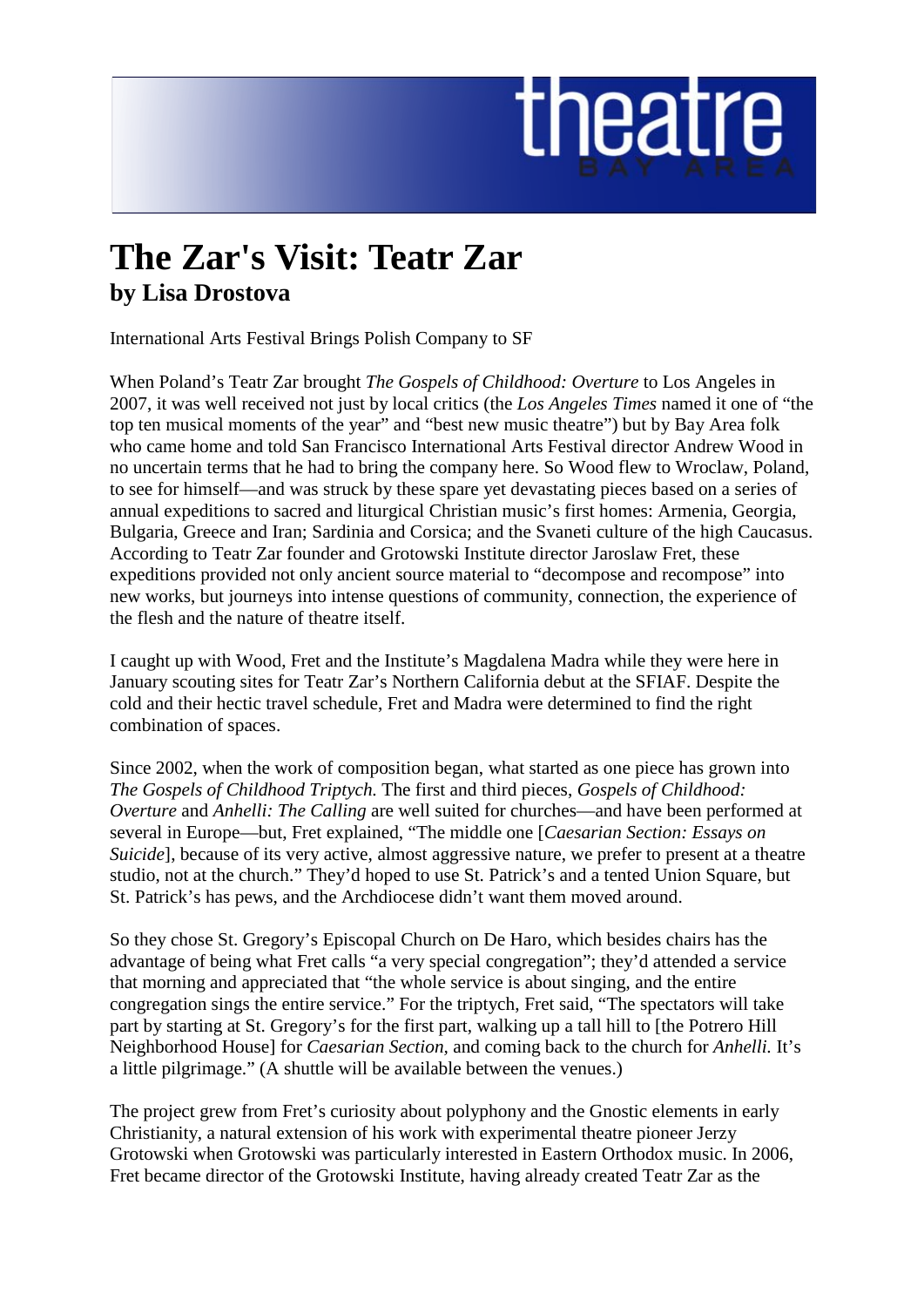Institute's resident company in 1999. "We went searching for songs as an extraordinarily human phenomenon," Fret explained. "We explored some of the oldest liturgical and funeral music in the world."

For this show, members of the multinational company went out in small groups, sometimes just two or three people according to the destination. The first journeys were a sort of reconnaissance. Learning Georgian chant, Fret laughed, "was like jumping head-first into very deep water where you have no idea how deep the water is." Besides building rapport with singers of the old music, training themselves to sing in this challenging style and learning "what kinds of harmonies are dedicated to what purposes," they had to find a way to set the music down.

"For the Svaneti singing we had to invent our own code, because it's not possible to write them in Western notation," Fret said. "Their harmonic system is completely different. They don't respect the octave. They sing in three voices, and between the first and the second voice there's something more than a small second but smaller than a big second. So it's really hard to write. Much later when we started *Anhelli* and we started working with the Byzantine tradition, we could learn the Byzantine notation." Byzantine notation is a relational, staffless system that looks like Arabic and was simplified in the nineteenth century—"simplified" here being relative; it's still an extremely challenging form to many Western-trained singers.

They tried to give something back to their teachers and shared what they were learning in other places. "When we were in Corsica, we went there with five women, knowing that the women's tradition in Corsica is about to be lost. So when our friends saw five very good singers, one from Spain, another from Denmark, another from Poland," the Corsicans asked the visitors to sing Vespers with them on Good Friday. Likewise, "in Svaneti, when we sang Corsican songs they were absolutely amazed and they started to find some similarities. We as a group of people are the vehicles bringing songs with our techniques, with our bodies, so we are spreading them in time and space. This way of approaching it, when they hear it they want to meet it, they have no doubt of our approach and our respect."

In some communities such as Sardinia, where the people were at the same time very open and very protective of their tradition (which stretches back unbroken to the Middle Ages), this spirit of collaboration and inquiry got the company much farther than just walking in with a digital recorder and a scientific attitude. "For us singing is not a matter of research," Fret said. "We are more focused on the human experience and that is what we would like to transfer onto the stage." Eventually they started bringing their informants to their home base for workshops, performances, and working sessions. "We spent summers on expeditions," he says, and "winters we spent inviting people to Wroclaw."

Fret calls the rich material gathered this way a "sonic icon": "The song gives you an image of the unknown, something that cannot be represented, like the face of the holy mother. When we compare our forms of singing to the original, it's like making a copy of an icon. Theatre is about human life and life itself, the dream of human life, the unbroken stream of energy. And the music is a vehicle, a tool, the river itself. It takes the form of the banks of the river. Of course our river, our theatre is shaped by us—it's a completely different formula and different energy from the original one—but in our performance you can hear the original shapes of the songs. Songs are performed in their original shapes or very transformed depending on the moment. [*Caesarian Section*] contains recomposed pieces from Svaneti and Corsica, but as well you can hear Satie's piano music, some tangos, some Piazzolla."